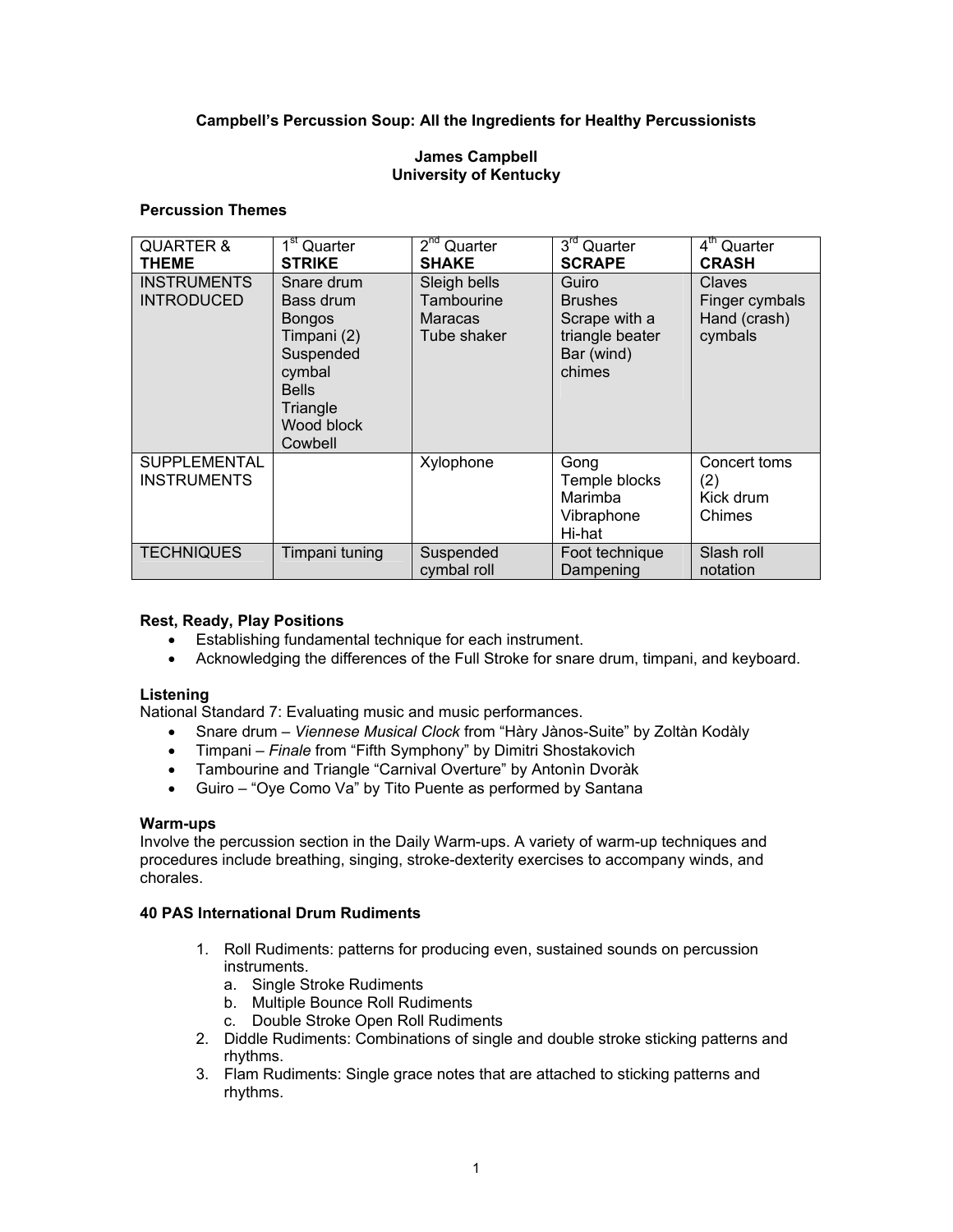4. Drag Rudiments: Double grace notes that are attached to sticking patterns and rhythms.

#### **Rudiment Learning Sequence**

#### **1st Year**

|    | Single Stroke Roll   | Alternating strokes                             |
|----|----------------------|-------------------------------------------------|
| 2  | Multiple Bounce Roll | Creating multiple rebounds from a single stroke |
| 3  | Paradiddle           | Single & double stroke combinations             |
| 4  | <b>Flam</b>          | Changing stick heights to create grace note     |
| 5  | 5 Stroke Roll        | Termination of rebound strokes                  |
| 6  | 9 Stroke Roll        | Extended time value of rebound strokes          |
|    | Flam tap             | Combining 2 rudiments                           |
| 8  | Drag                 | Changing heights to create extended grace note  |
| 9  | Double Stroke Roll   | Controlled rebound strokes                      |
| 10 | 17 Stroke Roll       | Extended time value of rebound strokes          |

## **2nd Year**

| 11 | Double Paradiddle         | Extended single/double stroke patterns       |
|----|---------------------------|----------------------------------------------|
| 12 | <b>Triple Paradiddle</b>  | Extended single/double stroke patterns       |
| 13 | Single Drag Tap           | Embellishment with rhythm                    |
| 14 | Lesson 25                 | Embellishment with extended rhythm           |
| 15 | Flamacue                  | 16 <sup>th</sup> notes & accent dexterity    |
| 16 | 7 Stroke Roll             | Introduction of triplets                     |
| 17 | 13 Stroke Roll            | Introduction of triplets                     |
| 18 | Single Stroke 4           | Introduction of triplets                     |
| 19 | Single Stroke 7           | Introduction of triplets                     |
| 20 | Flam Accent               | Introduction of triplets                     |
| 21 | 10 Stroke Roll            | Extended time value of rebound strokes       |
| 22 | 11 Stroke Roll            | Extended time value of rebound strokes       |
| 23 | 15 Stroke Roll            | Extended time value of rebound strokes       |
| 24 | Single Paradiddle-Diddle  | Extended single/double stroke patterns       |
| 25 | <b>Swiss Army Triplet</b> | Combination sticking, triplets w/grace notes |
| 26 | Flam Paradiddle           | Combination rudiment                         |
| 27 | Pataflafla                | Successive flams w/rhythm                    |
| 28 | <b>Single Ratamacue</b>   | Triplets with drags                          |

## **Third Year**

| 29 | Single Dragadiddle        |
|----|---------------------------|
| 30 | 6 Stroke Roll             |
| 31 | Double Drag Tap           |
| 32 | Drag Paradiddle #1        |
| 33 | Drag Paradiddle #2        |
| 34 | Double Ratamacue          |
| 35 | <b>Triple Ratamacue</b>   |
| 36 | <b>Triple Stroke Roll</b> |
| 37 | Flam Drag                 |
| 38 | Flam Paradiddle-Diddle    |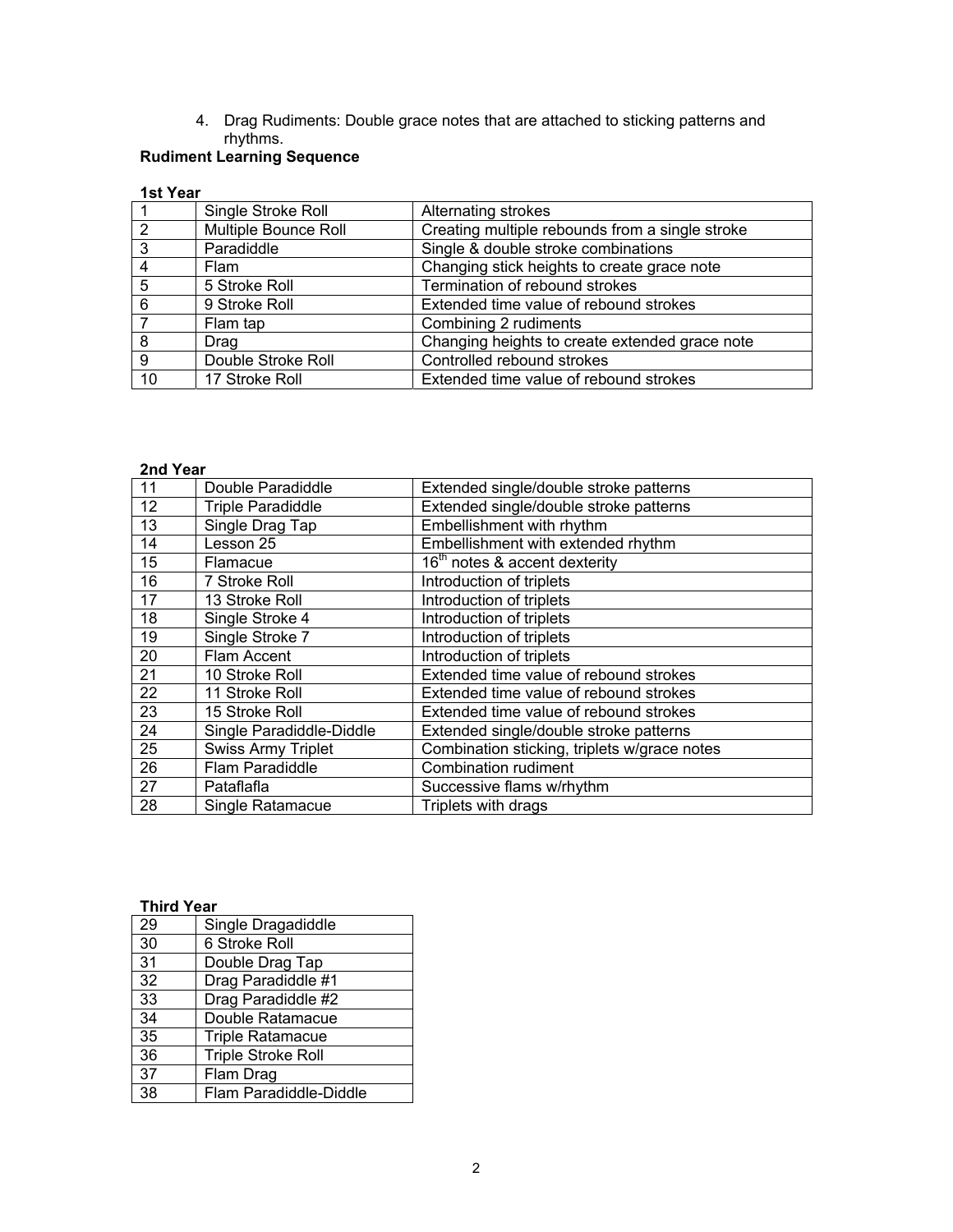| -39 | Single Flammed Mill |
|-----|---------------------|
| 40  | Inverted Flam Tap   |

## **Four Stroke Types**

- $\bullet$  1<sup>st</sup> year Experience before labeling
	- o Full Stroke
	- 2<sup>nd</sup> Year
		- o Up Stroke
		- o Down Stroke
		- o Tap Stroke

## **Multiple Percussion**

The percussion student develops performance independence and an increased musical awareness for playing multiple percussion (two or more instruments played by one person) through the seven stages of development:

- 1. Single instrument technique awareness of different playing surfaces
- 2. Change of playing area on a single instrument performing changes in location
- 3. Change of instruments organizing instrumental set-ups
- 4. Change of implements awareness of tone production
- 5. Multiple implements simultaneous production of diverse tone colors
- 6. Multiple instruments simultaneous playing on different surfaces
- 7. Foot/hand coordination simultaneous use of hands and feet to forecast drum set skills

## **Student Equipment**

- Snare drum sticks (concert model), pair
- General timpani mallets, pair
- Plastic bell mallets, pair
- Triangle beaters, pair
- Yarn mallets, pair (for marimba, vibes, suspended cymbal)
- Hard rubber mallets, pair (for xylophone, wood block, temple block)
- Brushes, pair
- Pitch pipe (for timpani tuning)
- Stick towel (or a black hand towel)
- Stick/Mallet Bag
- Bell kit (bells with drum and/or pad)

## **School Percussion Equipment**

- Equipment
	- $\circ$  Percussion cabinet for instrument storage (with wheels and a padded top)
	- o Padded table for cymbals
- **Mallets** 
	- o General bass drum mallet
	- o Rolling bass drum mallets, pr.
	- o Gong mallet
	- $\circ$  Chime hammer
- **Instruments** 
	- $\circ$  Snare drum (5" x 14") with concert height stand
	- o Bongos with concert stand
	- o Bass drum (32" or 36", tilting stand preferred)
	- $\circ$  Timpani (29" and 26")
	- o Suspended cymbal with stand (18" medium thin preferred)